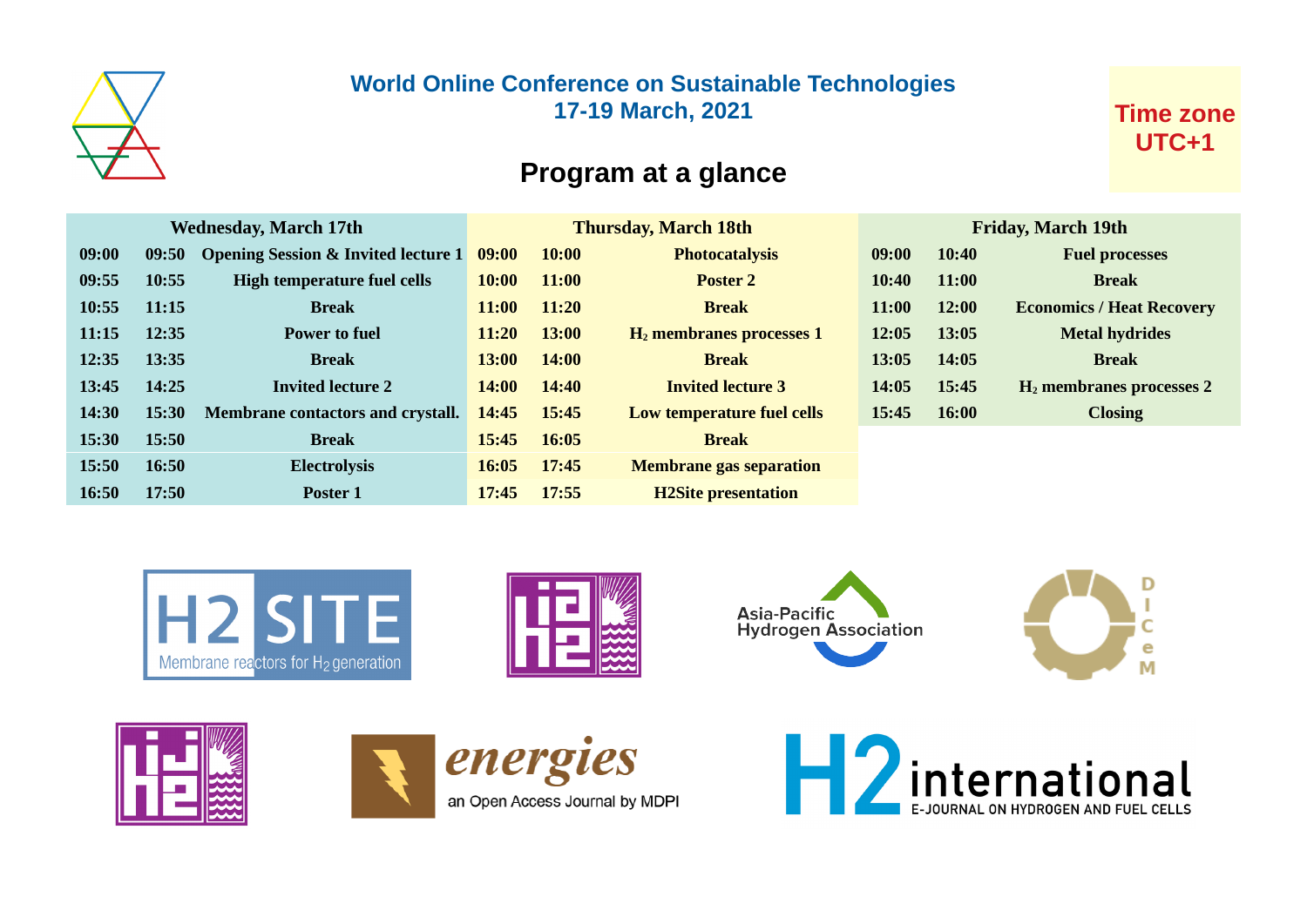

### **World Online Conference on Sustainable Technologies 17-19 March, 2021**

**Time zone UTC+1**

## **Program**

| <b>Wednesday March 17th</b>                             |                                                                                                                                                                                                                                                                 |  |
|---------------------------------------------------------|-----------------------------------------------------------------------------------------------------------------------------------------------------------------------------------------------------------------------------------------------------------------|--|
|                                                         | <b>Opening Session &amp; Invited Lecture #1</b>                                                                                                                                                                                                                 |  |
| $9:00 - 9:10$                                           | Welcome address from the Conference Chair                                                                                                                                                                                                                       |  |
| $9:10-9:50$                                             | Javier Dufour - New developments on life cycle sustainability assessment of hydrogen systems                                                                                                                                                                    |  |
| 9:50-9:55                                               | <b>Break</b>                                                                                                                                                                                                                                                    |  |
|                                                         | <b>High Temperature Fuel Cells</b><br><b>Chaired by Chung-Jen Tseng</b>                                                                                                                                                                                         |  |
| $9:55 - 10:15$                                          | Po-Chun Cheng, Kan-Rong Lee, Sheng-Wei Lee, Nanang Setiawan, ING Wardana, Chung-Jen Tseng - Carbon tolerant<br>$Ni_{1x}Cu_{x}$ -BCZY anode for methane-fed proton conducting solid oxide fuel cell                                                              |  |
| 10:15-10:35                                             | A. Solovyev, A. Shipilova, E. Smolyanskiy, S. Rabotkin, V. Semenov, and I. Ionov - Solid oxide fuel cells with thin film<br>gadolinium-doped ceria electrolyte                                                                                                  |  |
| 10:35-10:55                                             | O. Aydin - Relationship Among Thermal Stresses and Thermal Conductivity of Stack Materials in SOFCs                                                                                                                                                             |  |
| 10:55-11:15                                             | <b>Break</b>                                                                                                                                                                                                                                                    |  |
| <b>Power to Fuel</b><br><b>Chaired by Giorgio Ficco</b> |                                                                                                                                                                                                                                                                 |  |
| 11:15-11:35                                             | M. Ibrahim, M. Abdou, M. Bekhiet, P. Mansour, M. Dewidar, M. Hussien, H. Warda, S. Haddara, D. El-Gayar and E. Wahba -<br>Application and Optimization of Power to Gas System for Inland Transportation Through River Nile.                                     |  |
| 11:35-11:55                                             | A. Vita, C. Italiano, G. Drago Ferrante, L. Pino, M. Laganà, M. Ferraro, V. Antonucci - Activation of silicon carbide and alumina<br>open-cell foams via solution combustion deposition of Ni/CeO <sub>2</sub> -ZrO <sub>2</sub> catalyst for $CO2$ methanation |  |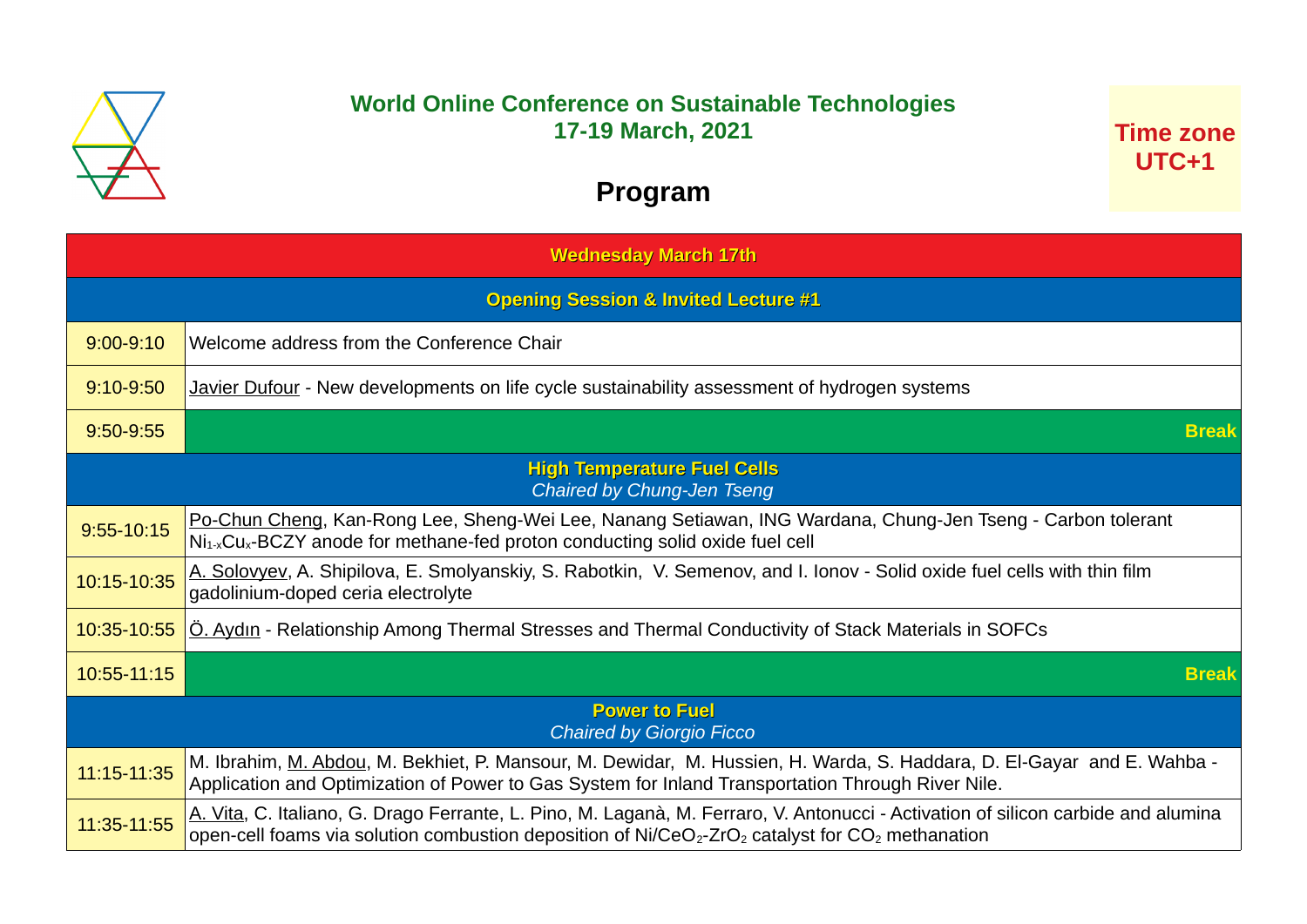| 11:55-12:15                                              | Lorenzo Mario Pastore, Matteo Sforzini, Gianluigi Lo Basso, Livio de Santoli - H2NG use implications in Hybrid Energy<br>Systems for Building Refurbishment in Future National PtG Scenarios               |  |  |
|----------------------------------------------------------|------------------------------------------------------------------------------------------------------------------------------------------------------------------------------------------------------------|--|--|
| 12:15-12:35                                              | F. Arpino, D. Candelaresi, M. Dell'Isola, G. Ficco, L. Moretti, A. Perna, G. Spazzafumo, and F. Zuena - Effect of hydrogen<br>addition on domestic ultrasonic gas meter accuracy                           |  |  |
| 12:35-13:45                                              | <b>Break</b>                                                                                                                                                                                               |  |  |
|                                                          | <b>Invited Lecture #2</b><br><b>Chaired by Andrea Baccioli</b>                                                                                                                                             |  |  |
| 13:45-14:25                                              | Alessandro Romagnoli - The Cold Economy, the opportunities for Cryogenic Energy Storage and the importance of Multi-<br>Energy Systems Integration for improved energy efficiency                          |  |  |
| 14:25-14:30                                              | <b>Break</b>                                                                                                                                                                                               |  |  |
|                                                          | <b>Membrane contactors and crystallization</b><br><b>Chaired by Alfredo Pacheco</b>                                                                                                                        |  |  |
| 14:30-14:50                                              | E. Kaya, A. Hasanoğlu - Reactive Membrane Absorption of Volatile Acids Using Membrane Contactors                                                                                                           |  |  |
| 14:50-15:10                                              | S. Santoro, A. H. Avci, M. Aguino, A. Politano, C. Cantalini and E. Curcio - Photothermal assisted membrane crystallization                                                                                |  |  |
| 15:10-15:30                                              | Sergio Santoro, Ahmet Halil Avci, Pietro Argurio, Paola Timpano, Salvatore Straface, Efrem Curcio - An effective technological<br>platform for the remediation of arsenic in contaminated groundwater      |  |  |
| 15:30-15:50                                              | <b>Break</b>                                                                                                                                                                                               |  |  |
| <b>Electrolysis</b><br><b>Chaired by Torsten Berning</b> |                                                                                                                                                                                                            |  |  |
|                                                          | 15:50-16:10 E. Ganci, C. Sunseri, G. Aiello, P. Mandin, and R. Inguanta - Ni-Fe Nanostructured Electrodes for Alkaline Electrolyzers                                                                       |  |  |
| 16:10-16:30                                              | M. Gianni, A. Pietra, N. Zuliani, D. Sovilla, S. Malabotti and R. Taccani - Experimental characterization of an alkaline<br>electrolyser and a compression system for hydrogen production and storage      |  |  |
| 16:30-16:50                                              | Manuel Kramer, Alwin Bubendorfer - Integration of locally produced green H <sub>2</sub> for fuel-cell-powered snow groomers and peak<br>load shaving as enabler for deep decarbonization in alpine regions |  |  |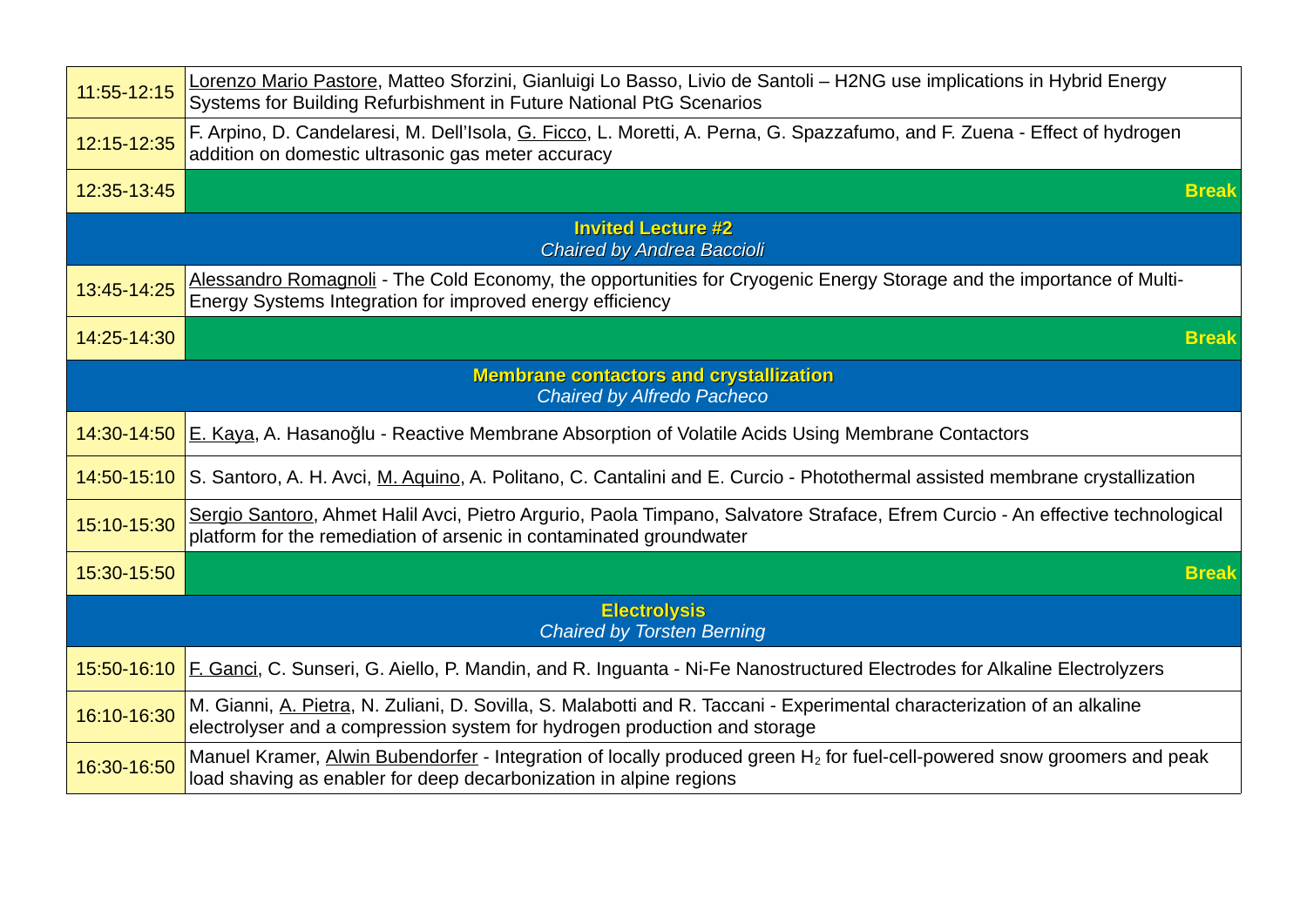|             | <b>Poster Session 1</b>                                                                                                                                                                                |
|-------------|--------------------------------------------------------------------------------------------------------------------------------------------------------------------------------------------------------|
|             | Raluca - Andreea Felseghi, Ioan Așchilean, Nicoleta Cobîrzan - Standalone Green Hybrid Energy System for a Small<br>Community. Case Study                                                              |
|             | A. Sleptsov, A. Ryzhov, P. Vorobev, and A. Bischi - Electrification of space heating in the Russian residential sector                                                                                 |
|             | D. Martinez-Diaz, D. Martinez del Monte, D. Alique, R. Sanz and J.A. Calles - Porous Ceria as Intermediate Layer for<br>Enhancing the $H_2$ Permeation through Pd Membranes                            |
|             | E. Piperidou, D. Koutsonikolas, A. Asimakopoulou, G. Karagiannakis, G. Skevis - Hydrophobic modification of commercial<br>ceramic membranes with immersion and CVD methods                             |
|             | D. Koutsonikolas, G. Pantoleontos, L. Boutsika, G. Charalambopoulou, Th. Steriotis, G. Karagiannakis - Optimal design<br>configuration of membrane cascade schemes for high purity $H_2$ production    |
| 16:50-17:50 | B. Zornoza, JM. Ulcuango, C. Téllez, and J. Coronas - Seeking of COF materials for hybrid membrane preparation towards<br>molecular separation application                                             |
|             | B. Zornoza, R. Semino, G. Maurin - Grand Canonical Monte Carlo study of the CO <sub>2</sub> capture properties of a Zn(II)-based MOF                                                                   |
|             | R. Krsmanović Whiffen, G. De Santis, F. Cognini and A. Montone - Exploring pyroelectric effect of wurtzite ZnS ceramics                                                                                |
|             | G. Radica, F. Boko, I. Tolj, Ž. Penga and J. Šimunović - Comparison of hydrogen internal combustion engines performance with<br>gasoline and its optimization for the lowest consumption and emissions |
|             | D. Candelaresi, A. Valente, D. Iribarren, J. Dufour, and G. Spazzafumo - Life Cycle Assessment of passenger car fleets partially<br>fuelled with hydrogen                                              |
|             | F. Arpino, D. Candelaresi, M. Dell'Isola, G. Ficco, L. Moretti, A. Perna, G. Spazzafumo, and F. Zuena - Thermal management<br>of waste heat from a PtG plant                                           |
|             | G. Drago Ferrante, R. Balzarotti, C. Italiano, M. Laganà, A. Vita, C. Cristiani, L. Pino - CO <sub>2</sub> methanation of biogas over<br>RhNiCeO <sub>2</sub> catalyst spin-coated on foam structures  |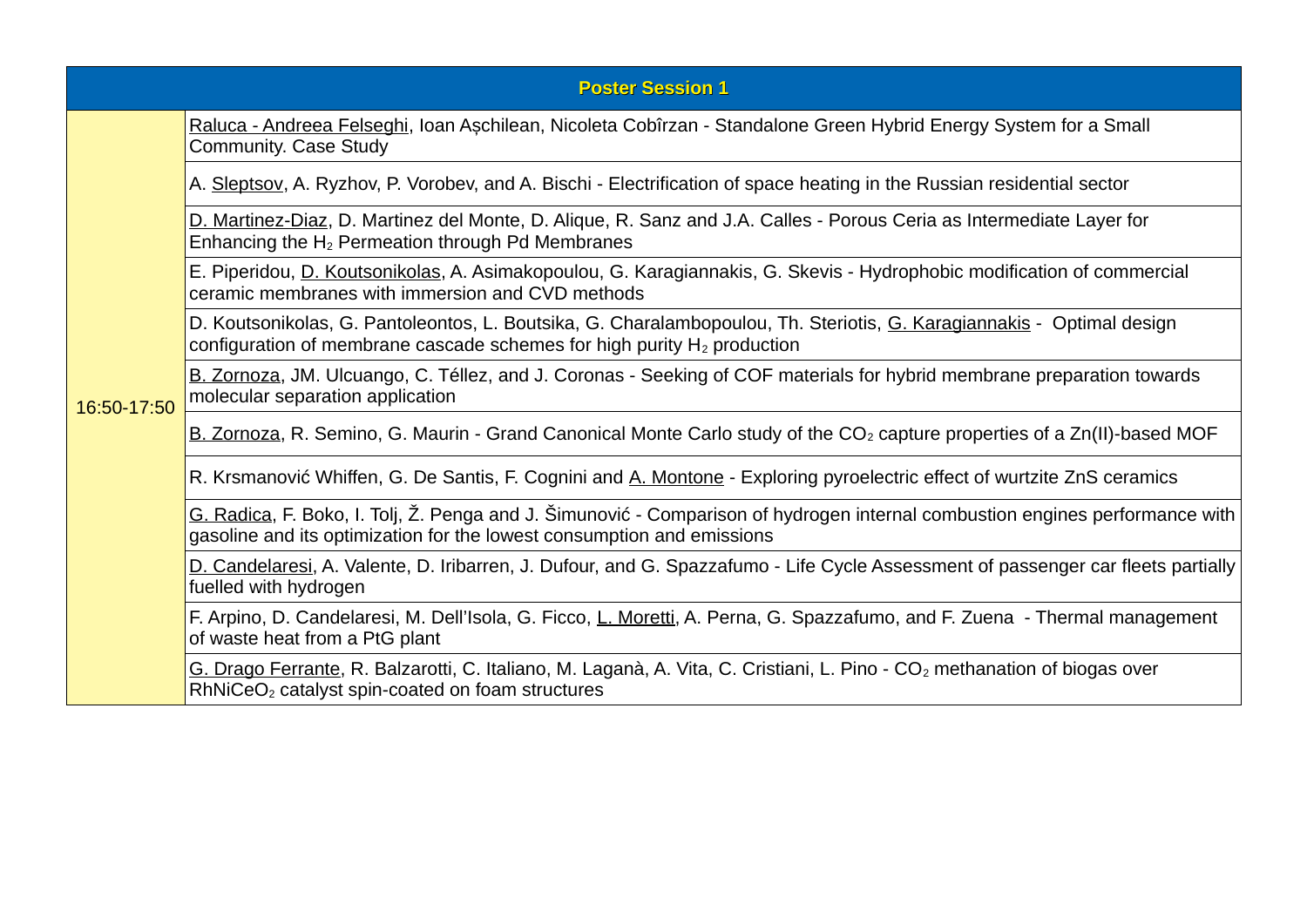| <b>Thursday March 18th</b>                                                 |                                                                                                                                                                                                                              |  |  |
|----------------------------------------------------------------------------|------------------------------------------------------------------------------------------------------------------------------------------------------------------------------------------------------------------------------|--|--|
| <b>Photocatalysis</b><br>Chaired by Ekaterina Kozlova                      |                                                                                                                                                                                                                              |  |  |
| $9:00 - 9:20$                                                              | D.V. Markovskaya, A.V. Zhurenok, and E.A. Kozlova - Novel strategy for design of $Cd_{1-x}Zn_xS$ photoelectrodes based on the<br>photocatalysis experience                                                                   |  |  |
| $9:20 - 9:40$                                                              | A. Zhurenok, E. Gerasimov, S. Cherepanova and E. Kozlova - Photocatalysts based on solid solutions Cd <sub>1-x</sub> Zn <sub>x</sub> S and g-C <sub>3</sub> N <sub>4</sub><br>for the hydrogen evolution under visible light |  |  |
| 9:40-10:00                                                                 | A. Kurenkova, A. Saraev, E. Kozlova - Hydrogen evolution over TiO <sub>2</sub> -based photocatalysts from cellulose suspension                                                                                               |  |  |
| <b>Poster Session 2</b>                                                    |                                                                                                                                                                                                                              |  |  |
| 10:00-11:00                                                                | Same of Poster Session 1                                                                                                                                                                                                     |  |  |
| 11:00-11:20                                                                | <b>Break</b>                                                                                                                                                                                                                 |  |  |
| <b>Hydrogen membranes processes 1</b><br><b>Chaired by Fausto Gallucci</b> |                                                                                                                                                                                                                              |  |  |
| 11:20-11:40                                                                | S. Melnikov, E. Melnikova, and V. Zabolotsky - Bilayered membranes in electroseparation processes. Electrochemical<br>properties and applications                                                                            |  |  |
| 11:40-12:00                                                                | V. Cechetto, L. D Felice, A. Arratibel Plazaola and F. Gallucci - Ammonia inhibition on H <sub>2</sub> permeation through Pd-based<br>membranes                                                                              |  |  |
| 12:00-12:20                                                                | Camilla Brencio, Keegan Walker, Luca Di Felice, José Antonio Medrano Jimenez, Fausto Gallucci - Techno-economic<br>assessment of propane dehydrogenation in membrane reactors: advances on benchmark technology              |  |  |
| 12:20-12:40                                                                | I. Rizzardi, M. Pagliero, C. Costa and A. Comite - Contactors membrane reactors in the process of methane dry reforming                                                                                                      |  |  |
| 12:40-13:00                                                                | Luca Ansaloni, E. Louradour, F. Radmanesh, Henk van Veen, T.A. Peters, M. Pilz, N.E. Benes - Upscaling and mixed gas<br>separation performance PolyPOSSimide membranes for $H_2$ purification                                |  |  |
| 13:00-14:00                                                                | <b>Break</b>                                                                                                                                                                                                                 |  |  |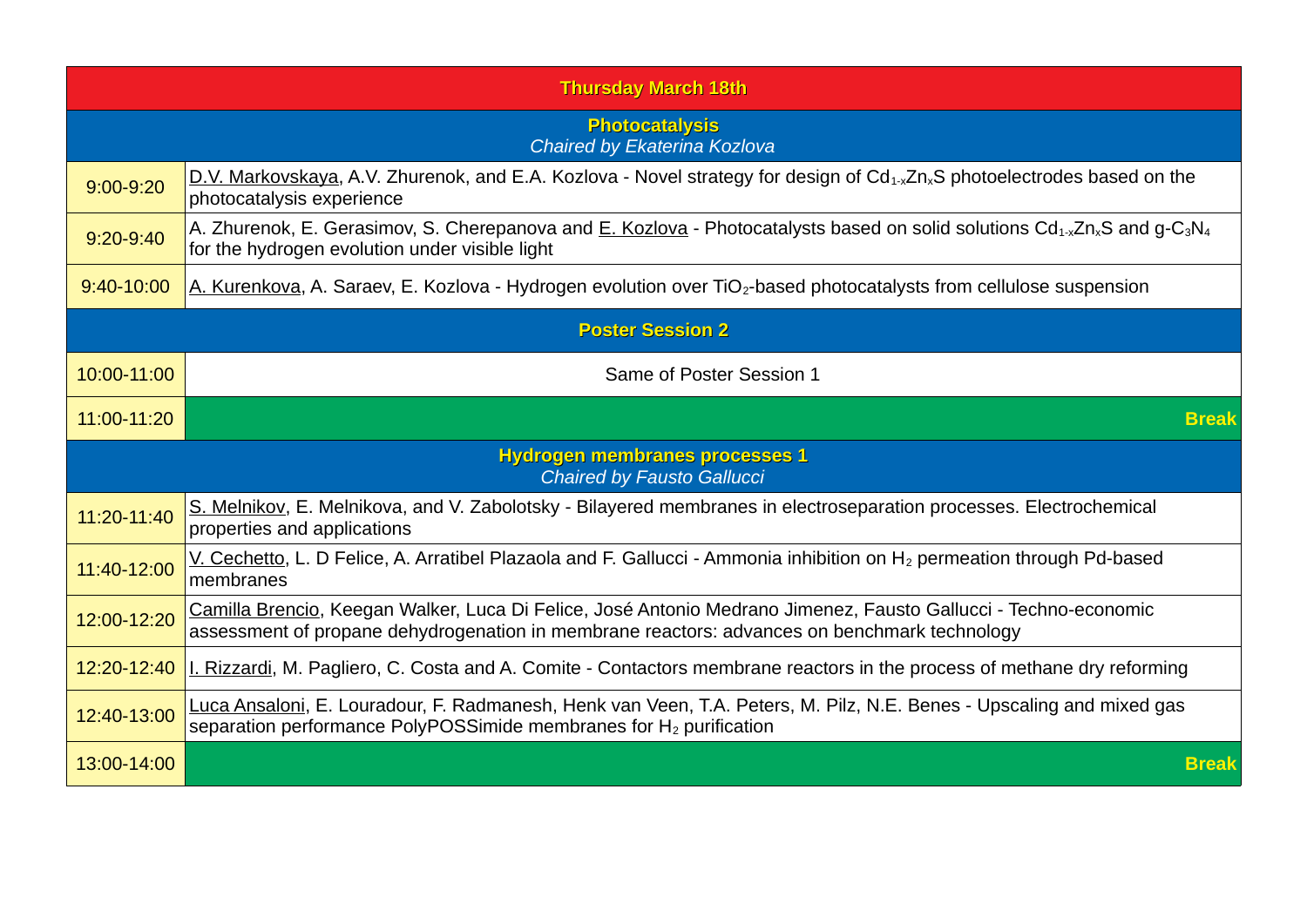| <b>Invited Lecture #3</b><br>Chaired by José Luis Viviente |                                                                                                                                                                                                                                                       |  |
|------------------------------------------------------------|-------------------------------------------------------------------------------------------------------------------------------------------------------------------------------------------------------------------------------------------------------|--|
| 14:00-14:40                                                | Fausto Gallucci - Process Intensification via Membrane Reactors                                                                                                                                                                                       |  |
| 14:40-14:45                                                | <b>Break</b>                                                                                                                                                                                                                                          |  |
|                                                            | <b>Low Temperature Fuel Cells</b><br>Chaired by Ivan Tolj                                                                                                                                                                                             |  |
| 14:45-15:05                                                | T. Berning - Why the water diffusion coefficient in polymer electrolyte membranes could affect the activation overpotentials in<br>proton exchange membrane fuel cells                                                                                |  |
| 15:05-15:25                                                | C. Dall'Armi, D. Pivetta, D. Micheli, and R. Taccani - Health-conscious multi-objective optimization of hybrid fuel cells/battery<br>ship propulsion system                                                                                           |  |
| 15:25-15:45                                                | I. Tolj, G. Radica, M. V. Lototskyy and S. Pasupathi - Optimization of a PEM fuel cell-battery power systems for a lift truck<br>application                                                                                                          |  |
| 15:45-16:05                                                | <b>Break</b>                                                                                                                                                                                                                                          |  |
|                                                            | <b>Membrane gas separation</b><br><b>Chaired by David Alique</b>                                                                                                                                                                                      |  |
| 16:05-16:25                                                | A. Rahimalimamaghani, J. A. Medrano Jimenez, F. Neira D'Angelo, D. A. Pacheco-Tanaka, M. A. Llosa Tanco, F. Gallucci -<br>Effect of aluminium acetylacetonate on selectivity of tubular supported carbon molecular sieve membranes for gas separation |  |
| 16:25-16:45                                                | S. Poto, M. A. Llosa Tanco, D. A. Pacheco Tanaka, F. Gallucci, M.F. Neira d'Angelo - Effect of boehmite nanoparticles on<br>alumina supported carbon molecular sieve membranes for vapor/gas permeation                                               |  |
| 16:45-17:05                                                | B. Zornoza, J. Sánchez-Laínez, C. Téllez, and J. Coronas - ZIF-based mixed matrix membranes for $H_2/CO_2$ separation                                                                                                                                 |  |
| 17:05-17:25                                                | M. L. Rodríguez, M. N. Pedernera, D. O. Borio - Oxygen feeding strategies for methane ATR                                                                                                                                                             |  |
| 17:25-17:45                                                | F.S. Zebarjad, J. Gong, and T.T. Tsotsis - Alcohol Synthesis in a High-Pressure Membrane Contactor Reactor                                                                                                                                            |  |
| 17:45-17:55                                                | Jon Meléndez - Presentation of H2Site                                                                                                                                                                                                                 |  |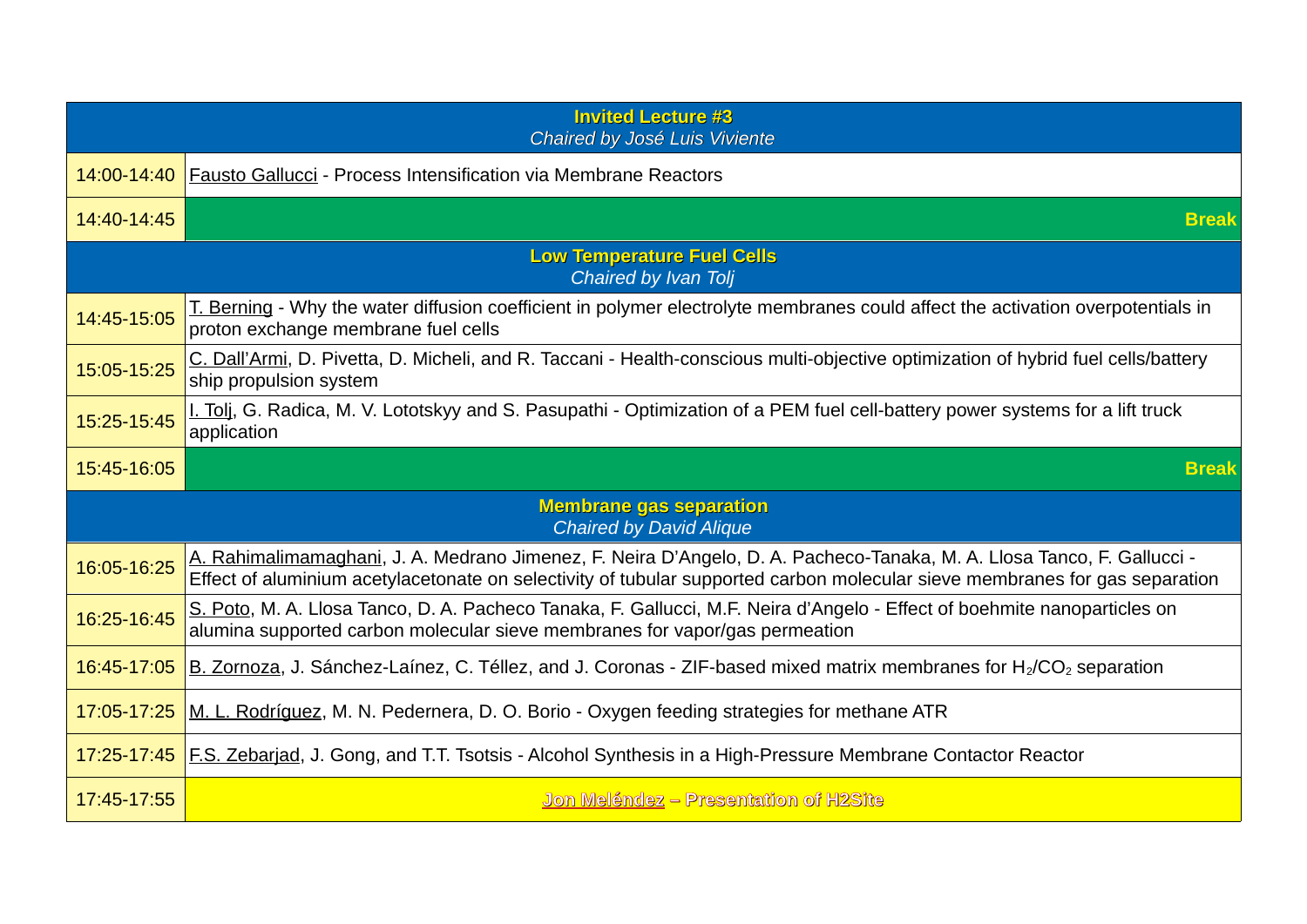| <b>Friday March 19th</b> |                                                                                                                                                                                                                                                                   |  |
|--------------------------|-------------------------------------------------------------------------------------------------------------------------------------------------------------------------------------------------------------------------------------------------------------------|--|
|                          | <b>Fuel processes</b><br>Chaired by Stefano Frigo                                                                                                                                                                                                                 |  |
| $9:00 - 9:20$            | Rizky Kusumastuti, Widya Wijayanti, Chung-Jen Tseng - Effects of steam to carbon ratio and reformer inlet temperature on the<br>performance of a counter-flow tubular packed bed reactor for methanol steam reforming                                             |  |
| $9:20 - 9:40$            | V.A. Shilov, V.N. Rogozhnikov, P.V.Snytnikov, D.I. Potemkin, V.A. Sobyanin - Study of diesel fuel autothermal reforming into<br>syngas on Rh/Ce <sub>0.75</sub> Zr <sub>0.25</sub> O <sub>2-δ-n</sub> -Al <sub>2</sub> O <sub>3</sub> /FeCrAl structured catalyst |  |
| 9:40-10:00               | J.C.Q. Fletcher, S.J. Roberts, L.D. Biquiza, and K.S. Motani - Effect of the addition of Mo and W as promoters for Pt/Re/CeO <sub>2</sub><br>catalysts for water-gas shift reaction                                                                               |  |
| 10:00-10:20              | S.I. Uskov, D.I. Potemkin, P.V. Snytnikov - Flare gas conditioning, electricity generation, cryptocurency mining, carbon dioxide<br>capture and hydrogen production. What is the nexus between them?                                                              |  |
| 10:20-10:40              | B. Zornoza, T. Mendiara, A. Abad, P. Gayán, M. T. Izquierdo - Evaluation of low-cost iron-based powders from minerals or<br>industrial wastes as oxygen carriers for chemical looping combustion with CO <sub>2</sub> capture                                     |  |
| 10:40-11:00              | <b>Break</b>                                                                                                                                                                                                                                                      |  |
|                          | <b>Economics / Heat Recovery</b><br><b>Chaired by Aldo Bischi</b>                                                                                                                                                                                                 |  |
| 11:00-11:20              | Davide Fioriti, Andrea Baccioli, Gianluca Pasini, Aldo Bischi, Francesco Migliarini, Davide Poli, Lorenzo Ferrari - LNG<br>regasification and electricity production for port areas: economic and thermodynamic analysis                                          |  |
| 11:20-11:40              | S. Di Micco, M. Minutillo, A. Perna, E. Jannelli - On-site solar powered hydrogen refueling station: costs assessment                                                                                                                                             |  |
| 11:40-12:00              | A. Difalco, F. Aversano, A. Ferrario, S. Boldrini, M. Baricco, and A. Castellero - Synthesis and characterization of Co-based<br>thermoelectric Heusler alloys for waste heat recovery                                                                            |  |
| 12:00-12:05              | <b>Break</b>                                                                                                                                                                                                                                                      |  |
|                          | <b>Metal Hydrides</b><br><b>Chaired by Amelia Montone</b>                                                                                                                                                                                                         |  |
| 12:05-12:25              | E. Anikina, V. Verbetsky - Thermodynamics of hydrogen interaction with IMC: the Calvet-calorimetric methodesiste                                                                                                                                                  |  |
| 12:25-12:45              | E. M. Dematteis, D. M. Dreistadt, G. Capurso, J. Jepsen, F. Cuevas, M. Latroche and M. Baricco - Hydrogen storage properties<br>of TiFe-alloys on partial substitution of Fe by Ti and Mn                                                                         |  |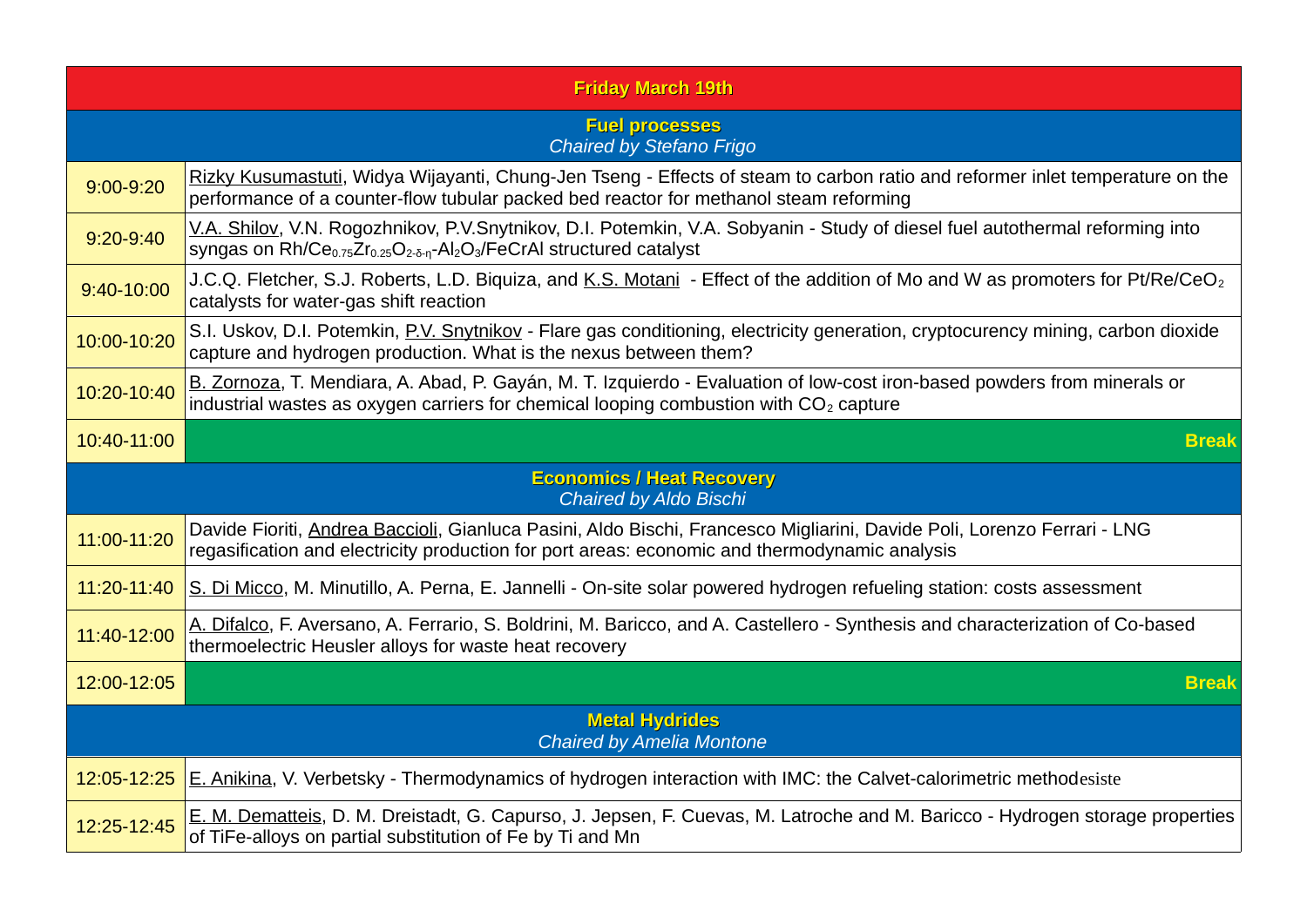| 12:45-13:05                                                          | J. Barale, F. Nastro, P. Rizzi, C. Luetto and M. Baricco - Project Clean DronHy: a two-stage metal hydride compressor based<br>on commercial alloys                                                |  |  |
|----------------------------------------------------------------------|----------------------------------------------------------------------------------------------------------------------------------------------------------------------------------------------------|--|--|
| 13:05-14:05                                                          | <b>Break</b>                                                                                                                                                                                       |  |  |
| <b>Hydrogen membranes processes 2</b><br><b>Chaired by Emma Palo</b> |                                                                                                                                                                                                    |  |  |
| 14:05-14:25                                                          | S. R. Kuzenov, V.N. Alimov, I.V. Bobylev, A.O. Busnyuk, E. Yu. Peredistov, A.I. Livshits - Vanadium alloy membranes for<br>extraction of ultra-pure hydrogen                                       |  |  |
| 14:25-14:45                                                          | Camilla Brencio, Fabrice Fontein, Luca Di Felice, Alba Arratibel, Fausto Gallucci - Pd-based membrane permeance inhibition<br>during propane dehydrogenation processes: experimental and modelling |  |  |
| 14:45-15:05                                                          | D. Sanz-Villanueva, D. Alique, A.J. Vizcaíno, R. Sanz and J.A. Calles - Intermediate layers of Titania onto Porous Stainless<br>Steel to obtain dense Pd-membranes for $H_2$ purification          |  |  |
| 15:05-15:25                                                          | A. Catarina Faria, C. V. Miguel, A.E. Rodrigues and L.M. Madeira - Simulation of a steam-selective membrane reactor for direct<br>biogas valorisation and upgrading                                |  |  |
| 15:25-15:45                                                          | <b>E. Fernandez</b> - INNOMEM project: Open Innovation Test Bed for nano-enabled Membranes                                                                                                         |  |  |
| <b>Closing session</b>                                               |                                                                                                                                                                                                    |  |  |
| 15:45-16:00                                                          | Concluding remarks and announcement of next conferences                                                                                                                                            |  |  |













D

C  $\mathbf e$ 

M